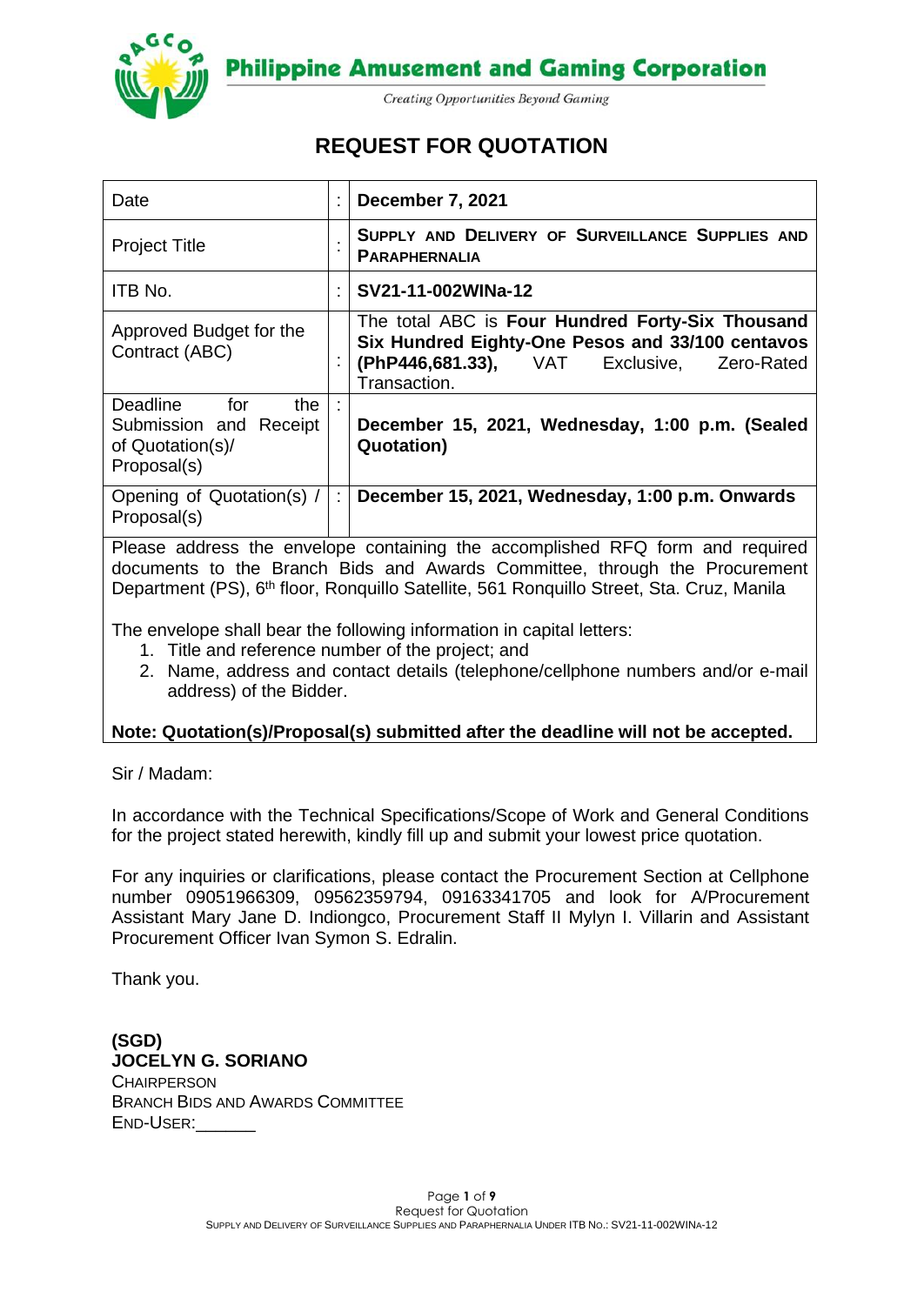## **Dear Ms. Soriano**

In accordance with your request, following is our quotation for your requirements:

## **TECHNICAL SPECIFICATIONS**

|                |                                                                       |              |              |                                                                                                                                                                                                                                                                                                                                                        | <b>Offered Technical Proposal</b>                       |
|----------------|-----------------------------------------------------------------------|--------------|--------------|--------------------------------------------------------------------------------------------------------------------------------------------------------------------------------------------------------------------------------------------------------------------------------------------------------------------------------------------------------|---------------------------------------------------------|
| <b>Number</b>  | <b>ITEM</b><br><b>DESCRIPTION</b>                                     | <b>UNIT</b>  | <b>QTY</b>   | <b>TECHNICAL</b><br><b>SPECIFICATION</b>                                                                                                                                                                                                                                                                                                               | Please fill up with either:<br>"Comply" or "Not Comply" |
| 1              | <b>POWER</b><br><b>SUPPLY</b><br><b>ADAPTER</b><br><b>12V 2.0 AMP</b> | <b>PIECE</b> | 40           | - INPUT<br>VOLTAGE: AC 100V-<br>240V 0.8A<br><b>INPUT</b><br>$\overline{\phantom{a}}$<br>FREQUENCY: 50~60HZ<br><b>OUTPUT</b><br>L,<br><b>VOLTAGE: DC 12V</b><br><b>OUTPUT</b><br>CURRENT: 2A 2000MA<br>- OUTPUT<br>POWER: 24W<br><b>OUTPUT</b><br>PLUG: 5.5*2.1<br>(COMPATIBLE 5.5*2.5)<br>- FOR INDOOR OR<br><b>OUTDOOR USE,</b><br><b>WATERPROOF</b> |                                                         |
| $\overline{2}$ | <b>MULTI-</b><br><b>TESTER</b><br>(DIGITAL)                           | <b>PIECE</b> | $\mathbf{1}$ | - 4,000COUNTS<br>$-0.5$ AMP FUSE<br>- MEASURING<br><b>RANGES</b><br>- DCV: 5 (400mV-<br>600mV<br>- ACV: 4 (4V-600V)                                                                                                                                                                                                                                    |                                                         |
| 3              | <b>PORTABLE</b><br><b>AIR BLOWER</b>                                  | <b>PIECE</b> | $\mathbf{1}$ | 600W POWERFUL<br>$\overline{\phantom{a}}$<br><b>MOTOR WITH</b><br><b>VARIABLE SPEED</b><br><b>MAKES OPERATION</b><br>THAT IS MORE<br>CONVENIENT.<br><b>RATED POWER</b><br>INPUT(W) 600 NO-<br><b>LOAD</b><br>SPEED(R/MIN) 8300-<br>$\blacksquare$<br>16300<br><b>MAXIMUM GAS</b><br>VOLUME (M3 /MIN) 1.6-<br>3.2 NET WEIGHT(KG)<br>1.8                 |                                                         |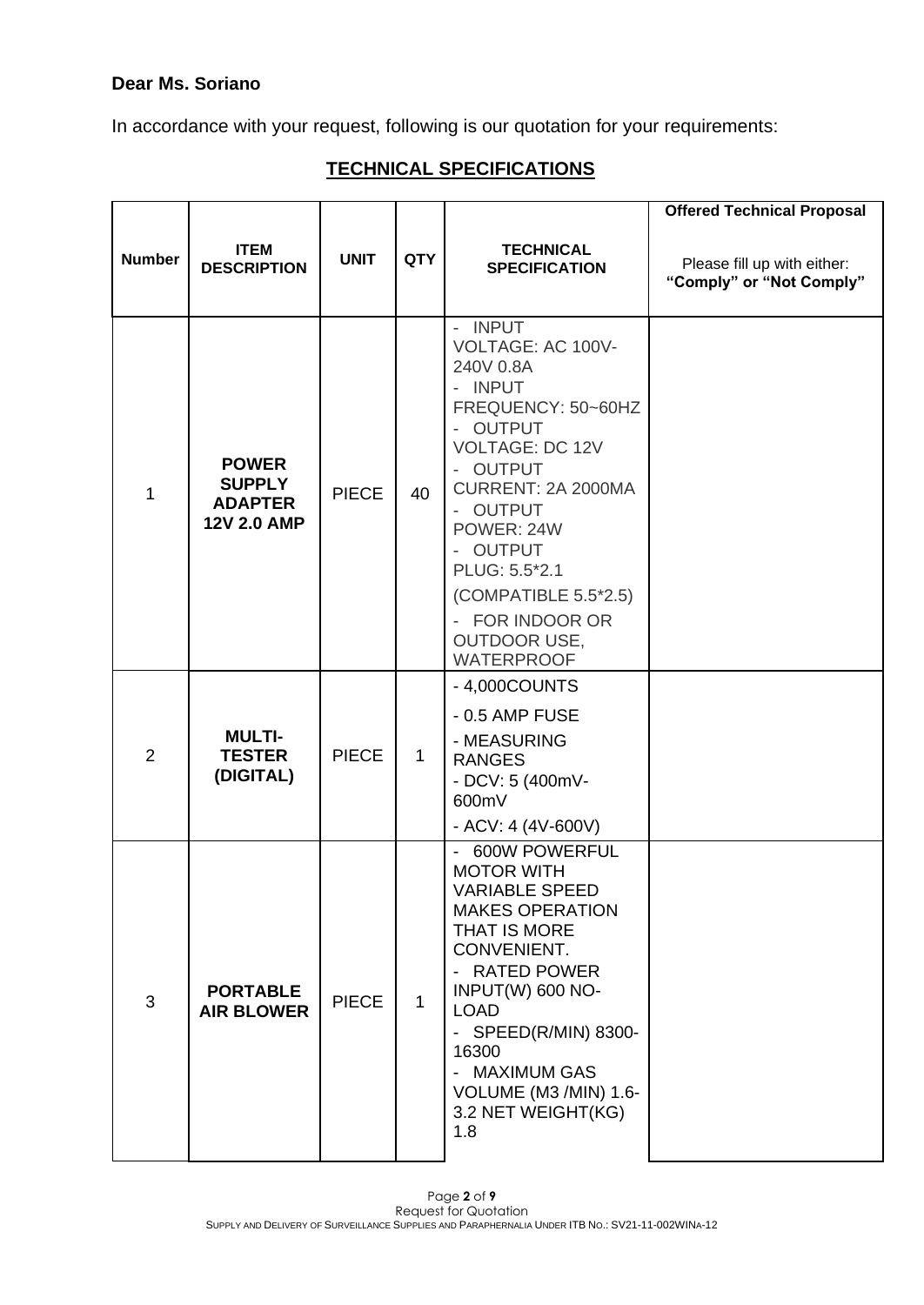| 4 | <b>CRIMPER</b><br><b>TOOLS (FOR</b><br><b>RG-59)</b>                       | <b>PIECE</b> | $\mathbf{1}$ | -COAX CABLE<br><b>CRIMPER COAXIAL</b><br><b>COMPRESSION</b><br><b>CRIMPING TOOL KIT</b><br><b>WIRE STRIPPER WITH</b><br><b>F RG6 RG59</b><br><b>CONNECTORS</b><br>-RJ45 CRIMP TOOL                                                                                                                                                                                                                                                                                                                                                                                                                                                                                                                         |  |
|---|----------------------------------------------------------------------------|--------------|--------------|------------------------------------------------------------------------------------------------------------------------------------------------------------------------------------------------------------------------------------------------------------------------------------------------------------------------------------------------------------------------------------------------------------------------------------------------------------------------------------------------------------------------------------------------------------------------------------------------------------------------------------------------------------------------------------------------------------|--|
| 5 | <b>CRIMPER</b><br><b>TOOLS (FOR</b><br><b>RJ-45)</b>                       | <b>PIECE</b> | $\mathbf 1$  | <b>KIT PASS THRU CAT5</b><br>CAT5E CAT6 RJ45<br><b>CRIMPING TOOL WITH</b><br>20PCS RJ45 CAT6<br><b>PASS THROUGH</b><br><b>CONNECTORS AND</b><br><b>COVERS</b>                                                                                                                                                                                                                                                                                                                                                                                                                                                                                                                                              |  |
| 6 | <b>SCREW</b><br><b>DRIVER</b><br>(POWER<br><b>TOOL</b><br><b>ELECTRIC)</b> | <b>PIECE</b> | $\mathbf{1}$ | - TORQUE, MAX.<br>(HARD SCREW<br><b>DRIVING</b><br>APPLICATIONS) 54 NM<br>- TORQUE, MAX. 21<br><b>NM</b><br>- TORQUE, MAX. 54 /<br><b>21 NM</b><br>- NO-LOAD SPEED 0-<br>450 / 0-1700 RPM<br>- BATTERY TYPE LI-<br><b>ION</b><br>- MAX. IMPACT RATE<br>0 BPM<br>- BATTERY VOLTAGE<br>18 V<br>- BATTERY<br><b>CAPACITY 1.5 AH</b><br>- WEIGHT INCL.<br><b>BATTERY 1.7 KG</b><br>- KEYLESS CHUCK 13<br>МM<br>- TORQUE SETTINGS<br>$20 + 2$<br>- LENGTH 210 MM<br>WIDTH 62MM<br>- HEIGHT225 MM<br>- DRILLING<br><b>DIAMETER</b><br>- MAX. DRILLING<br><b>DIAMETER IN WOOD</b><br>35 MM<br>- MAX. DRILLING<br><b>DIAMETER IN STEEL</b><br><b>10 MM</b><br>- MAX. DRILLING<br><b>DIAMETER IN</b><br>Page 3 of 9 |  |

Request for Quotation SUPPLY AND DELIVERY OF SURVEILLANCE SUPPLIES AND PARAPHERNALIA UNDER ITB NO.: SV21-11-002WINA-12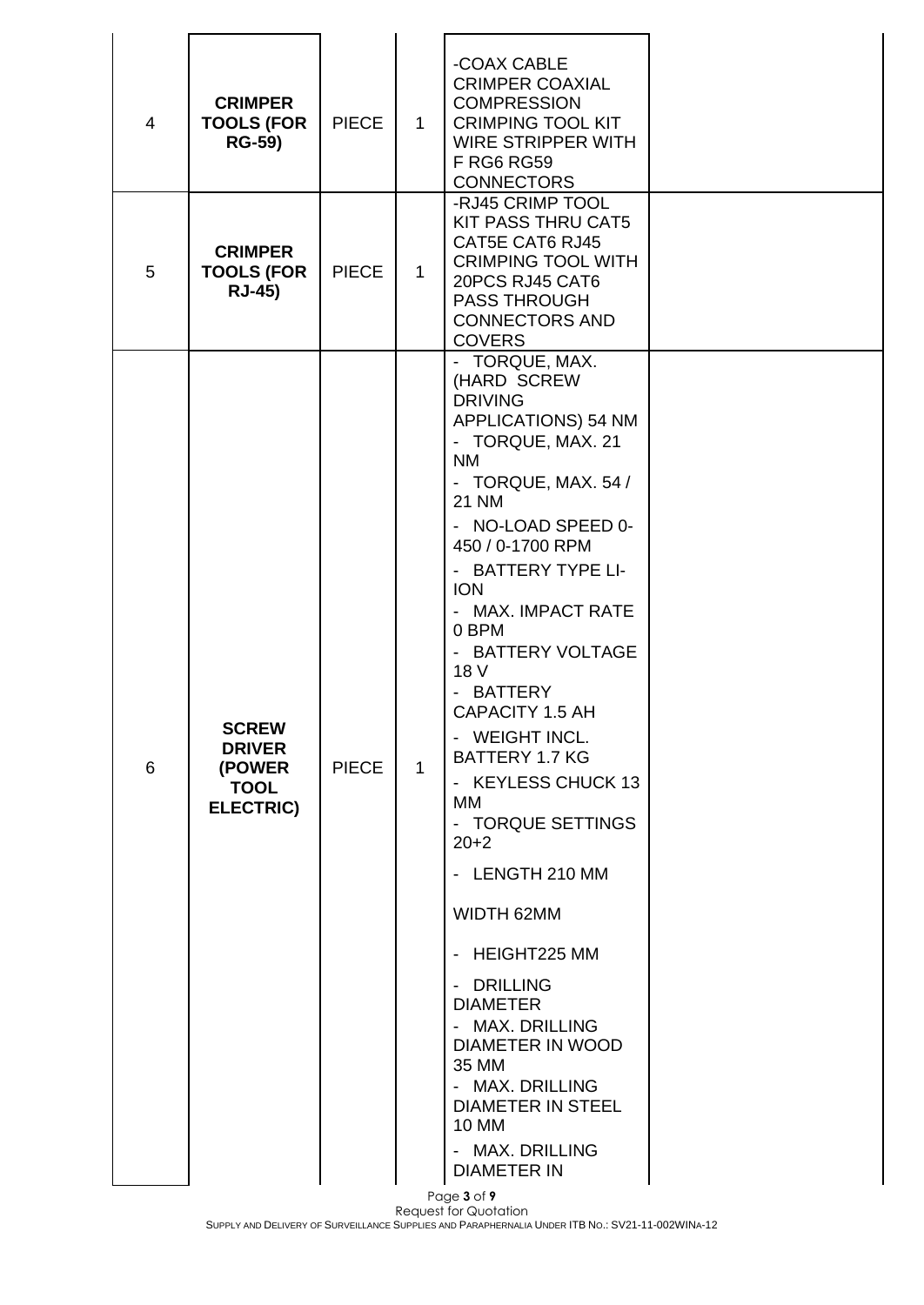|                |                                        |                                  |              | MASONRY 8 MM                                                                                                                                                                                                                                                                                                                                                                                                                                                                                                                                                                                                                                                                 |  |
|----------------|----------------------------------------|----------------------------------|--------------|------------------------------------------------------------------------------------------------------------------------------------------------------------------------------------------------------------------------------------------------------------------------------------------------------------------------------------------------------------------------------------------------------------------------------------------------------------------------------------------------------------------------------------------------------------------------------------------------------------------------------------------------------------------------------|--|
|                |                                        |                                  |              | - SCREW DIAMETER<br><b>MAX. SCREW</b><br>DIAMETER 10 MM                                                                                                                                                                                                                                                                                                                                                                                                                                                                                                                                                                                                                      |  |
| $\overline{7}$ | <b>CONNECTOR,</b><br><b>BNC RG-59</b>  | <b>PIECE</b>                     | 940          | - BNCP-BNC PLUG<br><b>RG59 CRIMP TYPE 1</b><br>(DIMENSION: CENTER<br>$PIN(B)$ 4mm;<br><b>GROUNDING BODY(A)</b><br>12MM;<br>FERRULE:6.5mm (I.D),<br>11mm(LENGTH)<br><b>CENTER</b><br>INSULATOR:5mm (ID)                                                                                                                                                                                                                                                                                                                                                                                                                                                                       |  |
| 8              | <b>VIDEO</b><br><b>TESTER</b><br>(AHD) | <b>PIECE</b>                     | $\mathbf{1}$ | - 5 INCH TFT LCD<br><b>MONITOR - 480 X 272</b><br><b>RESOLUTION</b><br>- WORKS WITH<br>ANALOG CCTV, AHD,<br><b>CVI, TVI CAMERAS UP</b><br>TO 4K<br>- BNC VIDEO<br><b>INPUT: PAL / NTSC</b><br>- TO BE USED IN<br><b>CCTV TESTING AND</b><br><b>MONITORING</b><br>CAN ALSO BE USED<br>IN NON-CCTV<br><b>APPLICATIONS</b><br>- AUDIO INPUT<br>- BUILT-IN SPEAKER<br>12V-DC 800MA<br>$\overline{\phantom{0}}$<br><b>OUTPUT FOR</b><br>POWERING CAMERAS<br>- 5V-DC USB PORT<br>FOR CELL PHONE/<br><b>DEVICE CHARGING</b><br>- ADJUSTABLE<br><b>WRISTBAND FOR</b><br><b>CONVENIENT</b><br><b>OPERATION</b><br>- BUILT-IN<br>RECHARGEABLE 3.7V<br>2600MA LITHIUM<br><b>BATTERY</b> |  |
| 9              | CABLE,<br>COAXIAL,<br><b>RG-59</b>     | <b>SPOOL</b><br>(150)<br>meters) | 85           | RG59/CATBUL-<br>RG59 BC (20AWG)<br>+95% TC BRAID UL<br>LISTED BLACK (305<br>METER/ROLL)                                                                                                                                                                                                                                                                                                                                                                                                                                                                                                                                                                                      |  |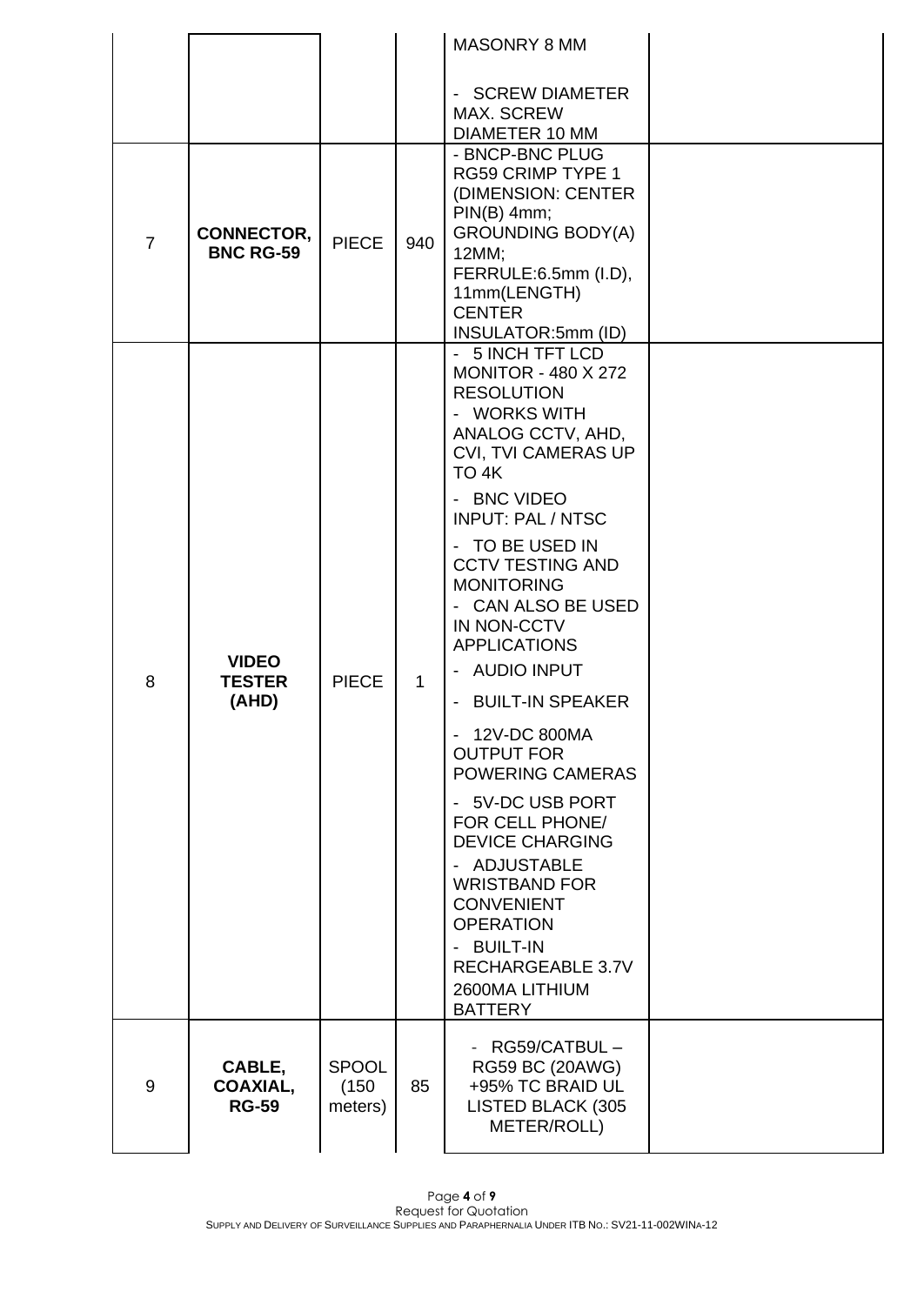| 10                                                                                                           | <b>RJ-45</b><br><b>CONNECTOR</b><br>(PASS<br><b>THROUGH)</b> | <b>PIECE</b> | 100 | -PACKAGE<br>INCLUDED:100*<br><b>NETWORK PLUGS</b><br>-SUITABLE DEVICE:<br><b>PC</b><br>-APPLICATION: CAT5,<br>CAT5e, CAT6 CABLE<br>-PLUG TYPE: RJ45<br>-ITEM TYPE:<br><b>NETWORK PLUG</b>                                                                                                                                                                                                                                                                                                                                       |  |
|--------------------------------------------------------------------------------------------------------------|--------------------------------------------------------------|--------------|-----|---------------------------------------------------------------------------------------------------------------------------------------------------------------------------------------------------------------------------------------------------------------------------------------------------------------------------------------------------------------------------------------------------------------------------------------------------------------------------------------------------------------------------------|--|
| 11                                                                                                           | <b>CAT 6 UTP</b><br><b>CABLE</b><br>(INDOOR)                 | <b>SPOOL</b> | 3   | -UTP CAT6 OUTDOOR<br><b>CABLE</b><br>305 METERS OR<br>1000FT LENGTH<br>-FTP FOILED TWISTED<br><b>PAIR</b><br>-BURIAL ETHERNET<br><b>CABLE</b><br><b>NUMBER OF PAIRS - 4</b><br><b>TOTAL NUMBER OF</b><br><b>CONDUCTORS - 8</b><br>23 AWG<br>U/V RESISTANT AND<br><b>WATER PROOF HDPE</b><br><b>INSULATED LDPE</b><br><b>JACKET</b><br>POLYETHYLENE (PE)<br><b>FOR</b><br>INDOOR/OUTDOOR<br>WITH HEAVY-DUTY<br><b>FLEXIBLE DOUBLE</b><br><b>JACKET TO PROTECT</b><br><b>AGAINST CUTS,</b><br><b>SCARPS AND</b><br><b>TEARING</b> |  |
| 12                                                                                                           | <b>HDMI CABLE</b><br>(15 M)                                  | <b>PIECE</b> | 20  | -GAUGE: 30AWG<br>-LENGHT: 15M<br>-HDMI PLUG 19P to<br>HDMI PLUG 19P gold<br><b>PLATED</b><br>-RoHS APPROVAL<br>AND COMPATIBLE TO<br>1080P.                                                                                                                                                                                                                                                                                                                                                                                      |  |
| Schedule of Delivery: Fifteen (15) Days from receipt of Notice to Proceed (NTP), One<br><b>Time Delivery</b> |                                                              |              |     |                                                                                                                                                                                                                                                                                                                                                                                                                                                                                                                                 |  |

**Delivery Site:** Casino Filipino Winford, Ronquillo Satellite, 561 Ronquillo Street Corner Rizal Avenue, Sta. Cruz Manila

**Contact Person: Surv. Officer 1 Mr. Noel Balisi or CCTV Tech. Mr. Noel Noveno**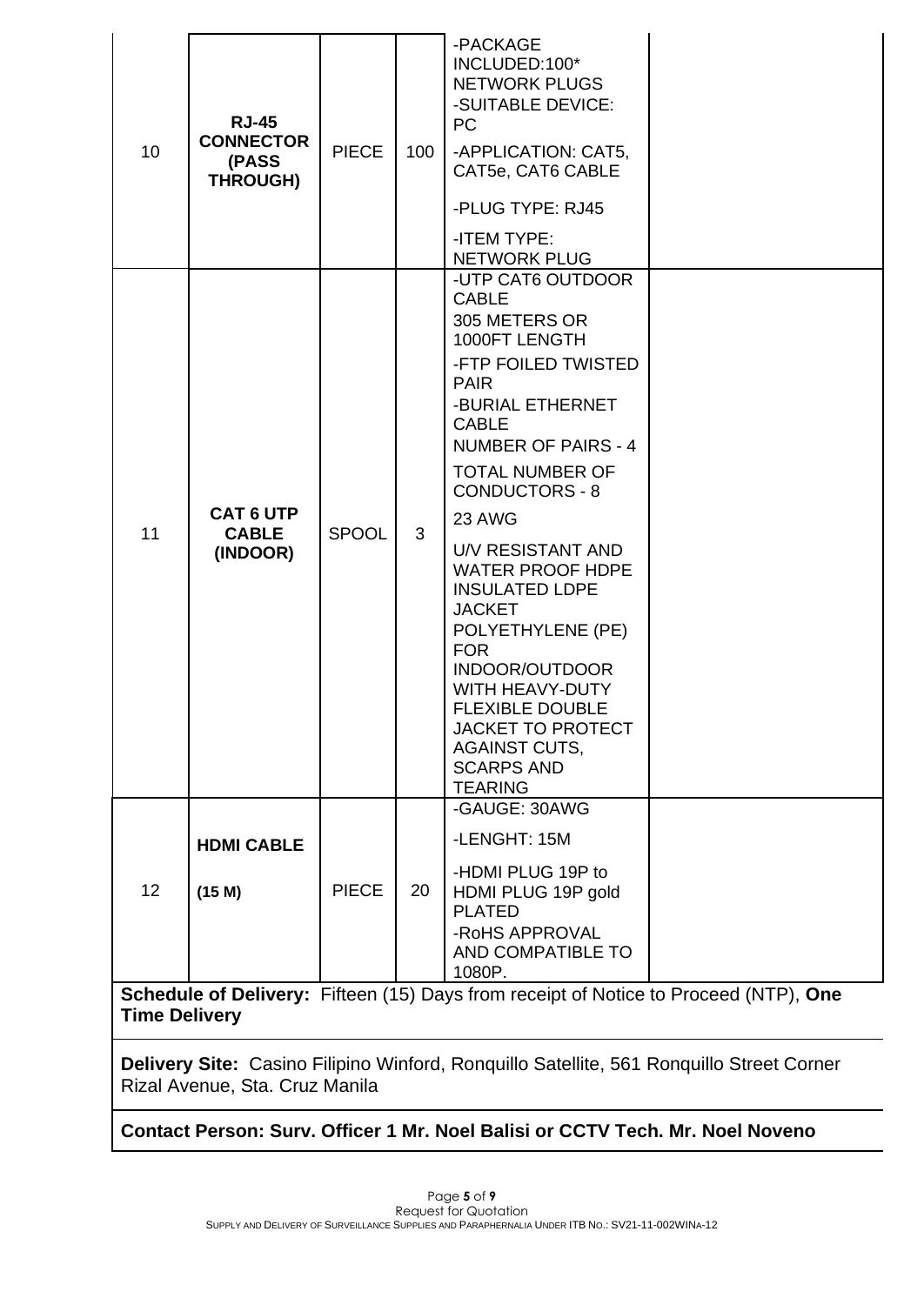## **FINANCIAL QUOTATION**

| <b>Quantity /</b>          | <b>ITEM</b>                                                 | <b>Unit Cost</b>                                                                                                                                                                                                                                          | <b>Total Cost</b>                                                                               |
|----------------------------|-------------------------------------------------------------|-----------------------------------------------------------------------------------------------------------------------------------------------------------------------------------------------------------------------------------------------------------|-------------------------------------------------------------------------------------------------|
| Unit of<br><b>Measures</b> | <b>DESCRIPTION</b>                                          | VAT Exclusive, Zero-<br><b>Rated Transaction</b>                                                                                                                                                                                                          | VAT Exclusive, Zero-<br><b>Rated Transaction</b>                                                |
|                            |                                                             | PHP __________                                                                                                                                                                                                                                            | PHP ________                                                                                    |
| <b>40 Pcs.</b>             | <b>POWER SUPPLY</b><br><b>ADAPTER 12V</b><br><b>2.0 AMP</b> | (Amount in figures)                                                                                                                                                                                                                                       | (Amount in figures)                                                                             |
|                            |                                                             | <u> 1980 - Johann John Harry Harry Harry Harry Harry Harry Harry Harry Harry Harry Harry Harry Harry Harry Harry Harry Harry Harry Harry Harry Harry Harry Harry Harry Harry Harry Harry Harry Harry Harry Harry Harry Harry Har</u><br>(Amount in words) | the control of the control of the control of the control of the control of<br>(Amount in words) |
|                            |                                                             |                                                                                                                                                                                                                                                           | PHP____________                                                                                 |
| 1 Pc.                      | <b>MULTI-TESTER</b><br>(DIGITAL)                            | (Amount in figures)                                                                                                                                                                                                                                       | (Amount in figures)                                                                             |
|                            |                                                             | (Amount in words)                                                                                                                                                                                                                                         | (Amount in words)                                                                               |
|                            |                                                             |                                                                                                                                                                                                                                                           | PHP _________                                                                                   |
| 1 Pc.                      | <b>PORTABLE AIR</b><br><b>BLOWER</b>                        | (Amount in figures)                                                                                                                                                                                                                                       | (Amount in figures)                                                                             |
|                            |                                                             | (Amount in words)                                                                                                                                                                                                                                         | (Amount in words)                                                                               |
|                            |                                                             |                                                                                                                                                                                                                                                           | PHP _________                                                                                   |
| 1 Pc.                      | <b>CRIMPER</b><br><b>TOOLS (FOR</b><br><b>RG-59)</b>        | (Amount in figures)                                                                                                                                                                                                                                       | (Amount in figures)                                                                             |
|                            |                                                             | (Amount in words)                                                                                                                                                                                                                                         | (Amount in words)                                                                               |
|                            |                                                             | <b>PHP</b>                                                                                                                                                                                                                                                | <b>PHP</b>                                                                                      |
| 1 Pc.                      | <b>CRIMPER</b><br><b>TOOLS (FOR RJ-</b><br>45)              | (Amount in figures)                                                                                                                                                                                                                                       | (Amount in figures)                                                                             |
|                            |                                                             | (Amount in words)                                                                                                                                                                                                                                         | (Amount in words)                                                                               |
|                            |                                                             |                                                                                                                                                                                                                                                           |                                                                                                 |
|                            | <b>SCREW DRIVER</b>                                         | <b>PHP</b>                                                                                                                                                                                                                                                | <b>PHP</b>                                                                                      |
| 1 Pc.                      | (POWER TOOL<br><b>ELECTRIC)</b>                             | (Amount in figures)                                                                                                                                                                                                                                       | (Amount in figures)                                                                             |
|                            |                                                             | (Amount in words)                                                                                                                                                                                                                                         | (Amount in words)                                                                               |
| 940 Pcs.                   | <b>CONNECTOR,</b><br><b>BNC RG-59</b>                       | <b>PHP</b>                                                                                                                                                                                                                                                | <b>PHP</b>                                                                                      |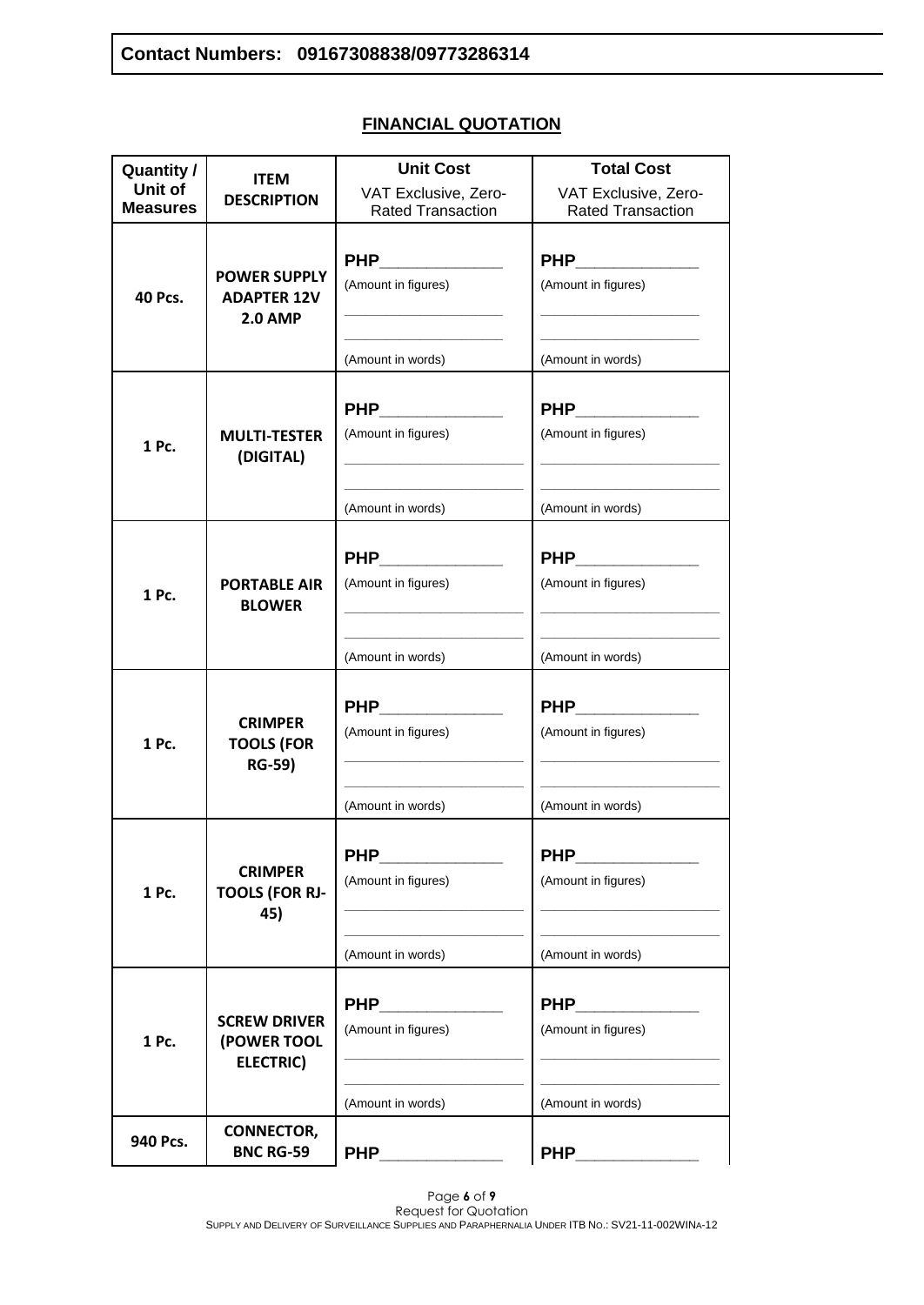|                                                         |                                                              | (Amount in figures)                   | (Amount in figures)                    |  |
|---------------------------------------------------------|--------------------------------------------------------------|---------------------------------------|----------------------------------------|--|
|                                                         |                                                              | (Amount in words)                     | (Amount in words)                      |  |
| 1 Pc.                                                   | <b>VIDEO TESTER</b><br>(AHD)                                 | PHP _________<br>(Amount in figures)  | PHP____________<br>(Amount in figures) |  |
|                                                         |                                                              | (Amount in words)                     | (Amount in words)                      |  |
| 85 Spool<br>(150)<br>Meters)                            | CABLE,<br><b>COAXIAL, RG-</b><br>59                          | PHP _________<br>(Amount in figures)  | PHP____________<br>(Amount in figures) |  |
|                                                         |                                                              | (Amount in words)                     | (Amount in words)                      |  |
| 100 Pcs.                                                | <b>RJ-45</b><br><b>CONNECTOR</b><br>(PASS<br><b>THROUGH)</b> | PHP __________<br>(Amount in figures) | PHP __________<br>(Amount in figures)  |  |
|                                                         |                                                              | (Amount in words)                     | (Amount in words)                      |  |
| <b>CAT 6 UTP</b><br>3 Spool<br><b>CABLE</b><br>(INDOOR) |                                                              | PHP __________<br>(Amount in figures) | PHP____________<br>(Amount in figures) |  |
|                                                         |                                                              | (Amount in words)                     | (Amount in words)                      |  |
| <b>20 Pcs.</b><br>(15)<br>Meters)                       | <b>HDMI CABLE</b><br>(15m)                                   | <b>PHP</b><br>(Amount in figures)     | <b>PHP</b><br>(Amount in figures)      |  |
|                                                         |                                                              | (Amount in words)                     | (Amount in words)                      |  |
| <b>GRAND TOTAL</b>                                      |                                                              | <b>PHP</b><br>(Amount in figures)     |                                        |  |
| (VAT EXCLUSIVE, ZERO-<br><b>RATED TRANSACTION)</b>      |                                                              | (Amount in words)                     |                                        |  |

**VALIDITY OF OFFER**: Ninety (90) calendar days from the date of Examination of **Quotations** 

## **Additional Requirements:**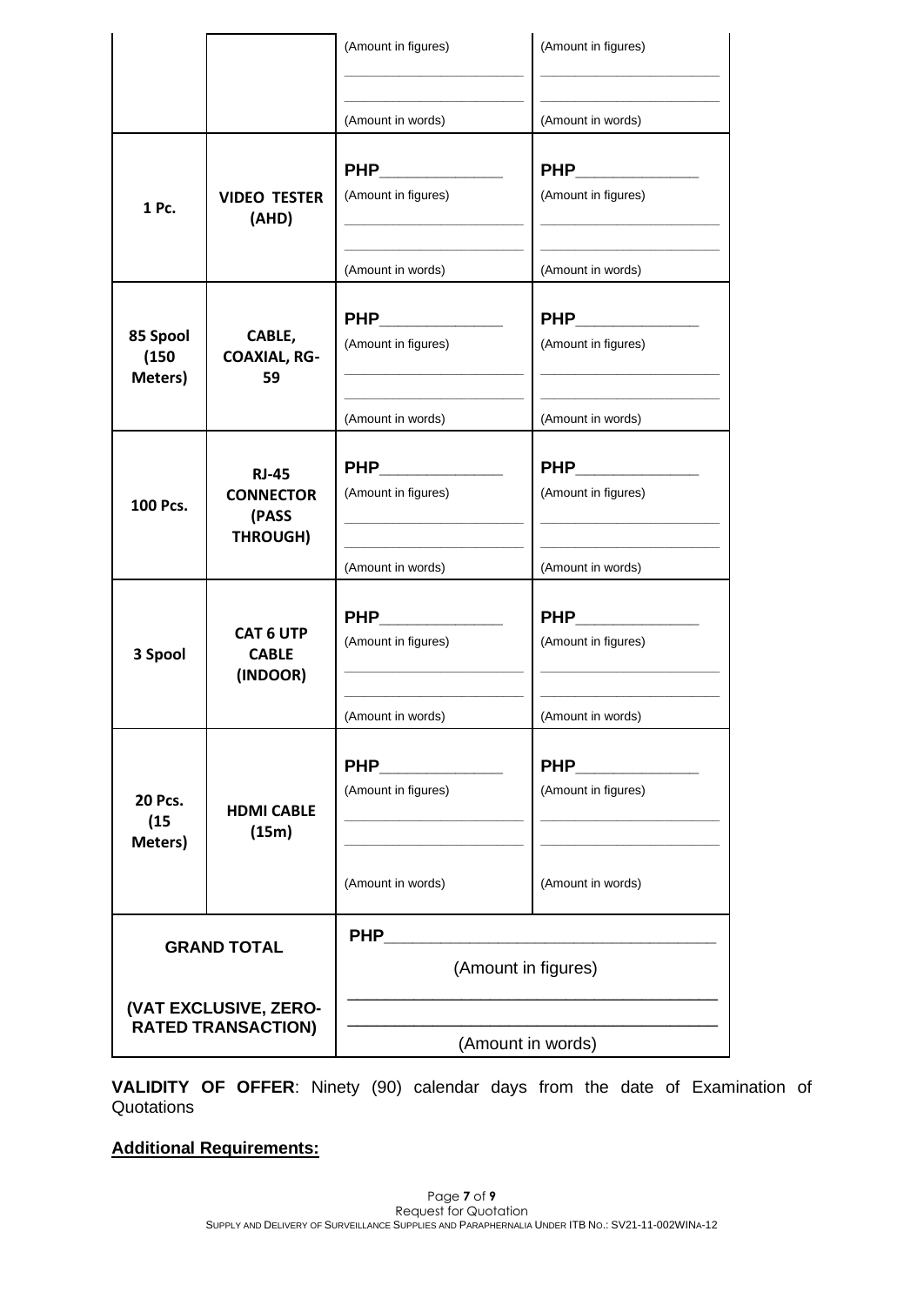As part of the post-qualification process, kindly submit the following documents for compliance within 3-calendar days from receipt of the notice and upon determination of the bidder having the Lowest / Single Calculated Quotation:

- 1. Valid Mayor's Permit issued by the city or municipality where the principal place of business of the bidder is located.
- 2. Philippine Government Electronic Procurement System (PhilGEPS) Registration Number **or** a valid PhilGEPS Registration Certificate ;

Philippine Government Electronic Procurement System (PhilGEPS) Registration Number:

3. Omnibus Sworn Statement using the form prescribed in Annex A hereof.

The Omnibus Sworn Statement shall be supported by an attached document showing proof of authorization, e.g., duly notarized Secretary's Certificate issued by the corporation or the members of the joint venture or a Special Power of Attorney (SPA) in case of sole proprietorships for situations where the signatory is not the sole proprietor/owner.

#### **NOTES:**

- 1. Bidders shall submit their quotations through their duly authorized representatives using this form only. This form must be completed without any alterations to their format and no substitute form shall be accepted. **All parameters** shall be filled in with the correct and accurate information as required.
- 2. Quotation(s)/Proposal(s) submitted exceeding the Approved Budget for the Contract shall be rejected.
- 3. The prices quoted are to be paid in Philippine Currency.
- 4. All prices quoted are **INCLUSIVE** of all applicable duties, government permits, fees, and other charges relative to the acquisition and delivery of items to PAGCOR, but **VAT Exclusive, Zero-Rated Transaction**.
- 5. For the purpose of standardization of quotations/proposals, this RFQ Form will prevail over all kinds and forms of quotation. In case of price discrepancy over the amounts in words and in figures, the amount in words will prevail.
- 6. Any interlineations, erasures or overwriting shall be valid only if they are signed or initiated by you or any of your duly authorized representative/s.
- 7. PAGCOR shall have the right to inspect and/or to test the goods to confirm their conformity to the technical specifications.
- 8. Award of contract shall be made in favor of the supplier or contractor having the Single or Lowest Calculated Responsive Quotation (for goods and infrastructure projects) or a consultant with the Single or Highest Rated Responsive Proposal, which complies with the minimum technical specifications and other terms and conditions stated herein.
- 9. The supplier agrees to pay a penalty of one-tenth of one percent (1/10 of 1%) of the corresponding contract price for each day of delay, including non-working days (i.e. Saturday and Sunday), legal holidays or special non-working holidays. PAGCOR shall rescind the contract once the cumulative amount of liquidated damages reaches ten percent (10%) of the amount of the contract, without prejudice to other courses of action and remedies open to it.